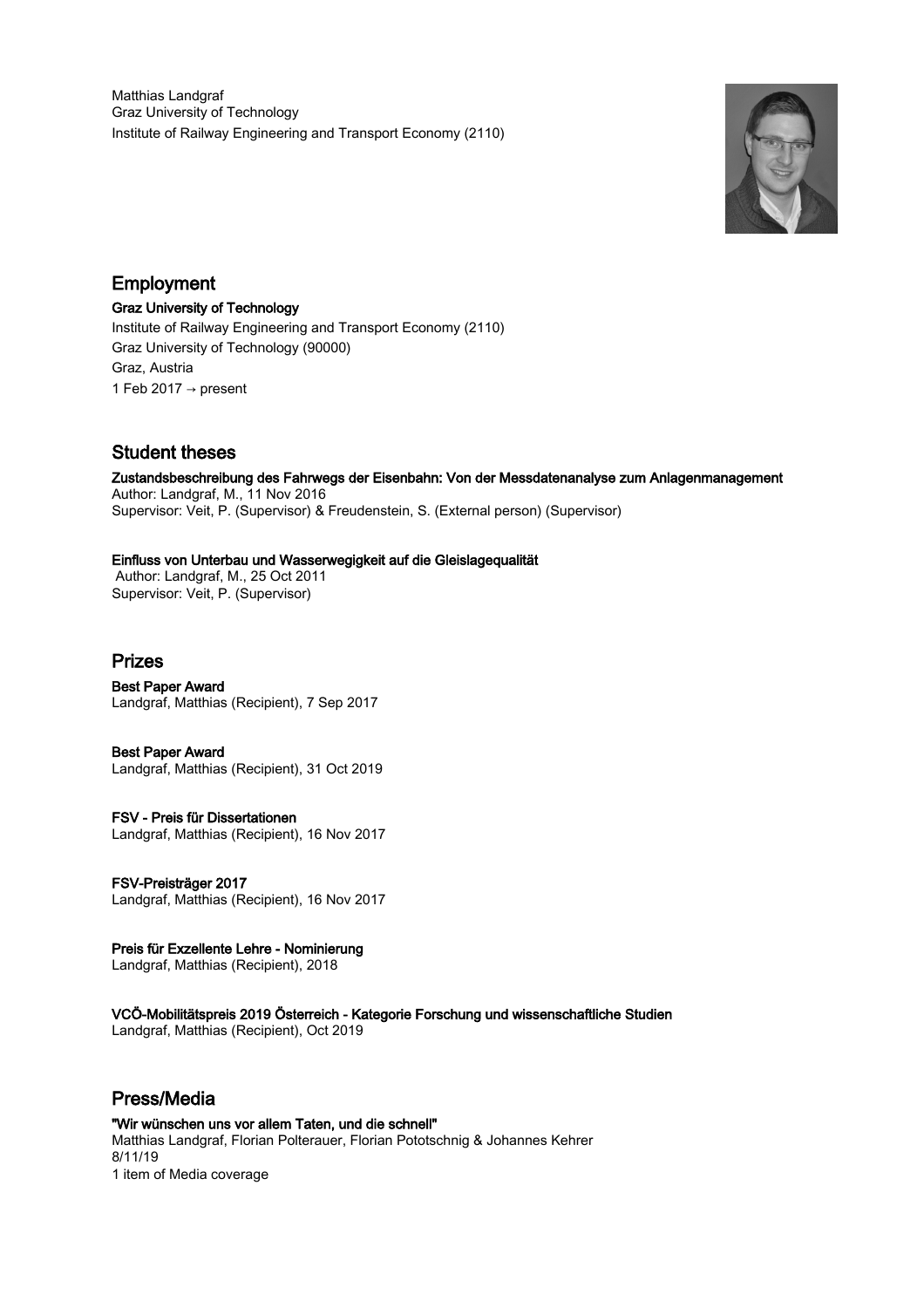#### der Falter: Man fährt wieder Bahn. Aber wohin?

Matthias Landgraf 24/07/19 1 item of Media coverage

#### der Standard: Screenshots - Forschung ist Veränderung

Matthias Landgraf 8/11/20 1 item of Media coverage

#### Interview "Zukunft der Mobilität"

Matthias Landgraf 1/09/17 1 item of Media coverage

#### Interview: Sustainable Railways

Matthias Landgraf 1/03/21 1 Media contribution

#### Kleine Zeitung: Helle Köpfe - Drei Fragen an ...

Matthias Landgraf 22/10/20 1 item of Media coverage

#### Mobilität 2050 - Alles anders?

Matthias Landgraf, Johannes Kehrer, Florian Polterauer, Stefan Walter & Florian Pototschnig 23/03/18 1 item of Media coverage

#### Schienenverkehr - Die Weichen Richtung Bahn stellen

Matthias Landgraf 20/10/19 1 item of Media coverage

#### Wie die Bahn noch ökologischer werden soll

Matthias Landgraf 17/08/21 1 item of Media coverage

# Research outputs

## Environmental impacts and associated costs of railway turnouts based on Austrian data

Landgraf, M., Zeiner, M., Knabl, D. C. & Corman, F., Feb 2022, In: Transportation Research Part D: Transport and Environment. 103, 103, 103168.

#### On-board monitoring for smart assessment of railway infrastructure: A systematic review

Hoelzl, C., Dertimanis, V., Landgraf, M., Ancu, L., Zurkirchen, M. & Chatzi, E., 2022, The Rise of Smart Cities: Advanced Structural Sensing and Monitoring Systems. Elsevier Inc., p. 223-259 38 p.

## UniNEtZ - Maßnahmen und Optionen: Entwicklung und Förderung einer nachhaltigkeitsorientierten Güterverkehrsinfrastruktur

Landgraf, M., 2022, UniNEtZ - Maßnahmen und Optionen: UniNEtZ – Universitäten und Nachhaltige Entwicklungsziele. 15 p.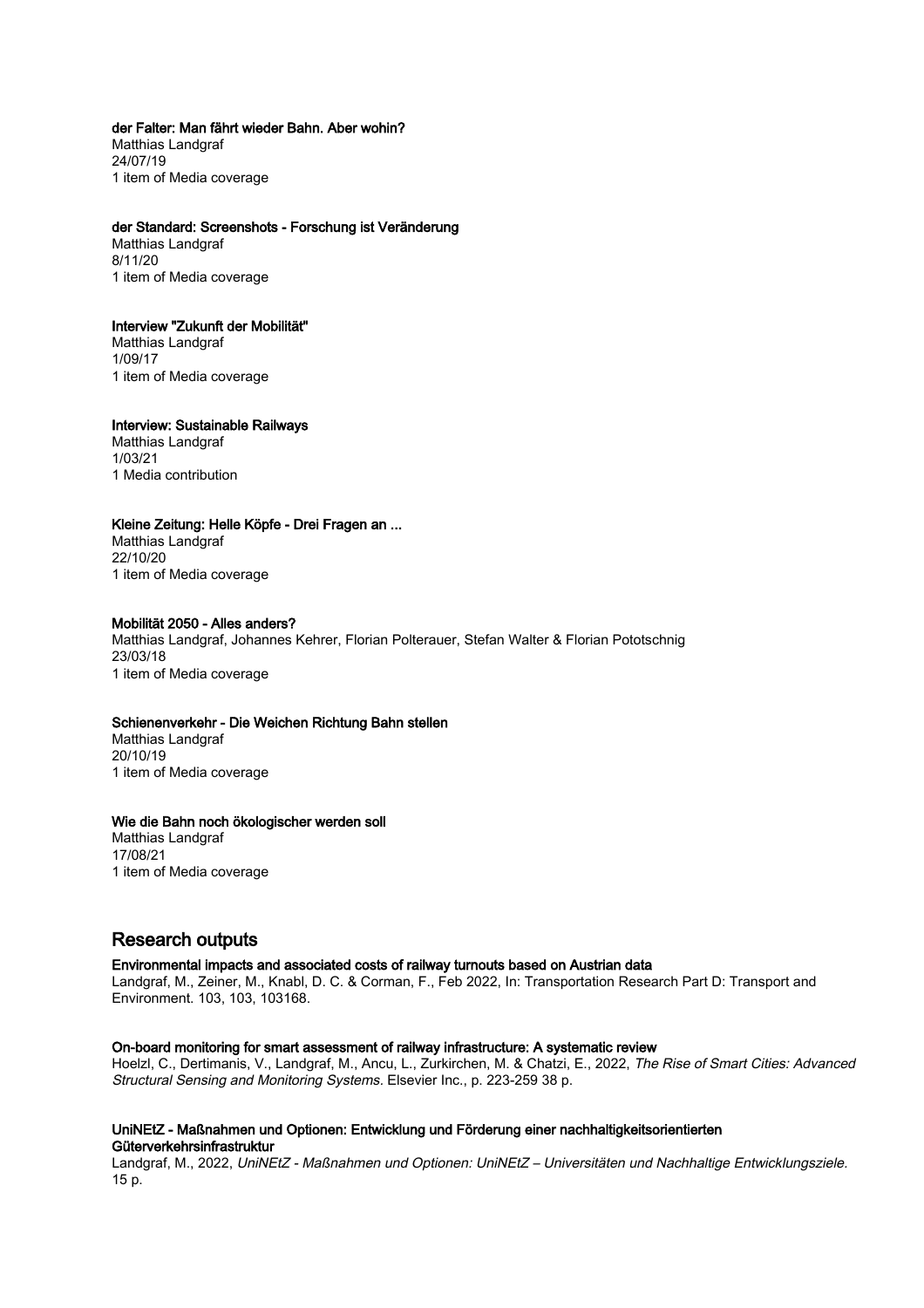#### PASS - Potential Analyses of Synthetic Sleepers

Landgraf, M., Zeiner, M., Knabl, D. C. & Veit, P., Dec 2021

## Sustainability analysis of wooden sleepers

Landgraf, M., Dec 2021, 29 p.

#### Assessment and Recommendations for a Fossil Free Future for Track Work Machinery

Zeiner, M., Landgraf, M., Knabl, D. C., Antony, B., Barrena Cárdenas, V. & Koczwara, C., 1 Oct 2021, In: Sustainability . 13, 20, 11444.

#### Sustainable Track Work

Zeiner, M. & Landgraf, M., Jul 2021, Electric & Hybrid Rail Technology, 2021, 7, p. 44-45.

#### Nachhaltige Kostenmodelle im Vergaberecht

Kromer, F., Landgraf, M. & Schirmer, S., May 2021, In: Zeitschrift für Vergaberecht und Bauvertragsrecht. 2021, 5, p. 189- 195

#### TCO mit ökologischer Bewertung: TCO CO2 Ökologische Beschaffung

Landgraf, M. & Schirmer, S., Mar 2021, BIP - Best in Procurement.

#### Implementation of environmental impacts within public procurement at ÖBB

Landgraf, M. & Schirmer, S., 1 Feb 2021, Global Railway Review, 1, p. 117212.

Evaluating the applicability of multi-sensor equipped tamping machines for ballast condition monitoring

Offenbacher, S., Antony, B., Barbir, O., Auer, F. & Landgraf, M., Feb 2021, In: Measurement. 172, 108881.

#### Embodied greenhouse gas assessment of railway infrastructure: the case of Austria

Landgraf, M. & Horvath, A., 2021, In: Environmental Research: Infrastructure and Sustainability. 1, 2, 025008.

#### Fossil free future for track work machinery

Zeiner, M. & Landgraf, M., 2021, Plasser & Theurer Today, 137.

#### Gleisbaumaschinen: Fossilfrei in die Zukunft

Zeiner, M. & Landgraf, M., 2021, Plasser & Theurer Aktuell, 137.

#### Higher automation - methods to increase energy efficiency in railway operation

Zeiner, M., Landgraf, M., Smoliner, M. & Veit, P., 2021, 6th International Conference on Road and Rail Infrastructure.

## Integration von Umweltwirkungen im öffentlichen Beschaffungsprozess am Beispiel der Eisenbahn: TCO CO2 Ökologische Beschaffung

Landgraf, M., Schirmer, S. & Marschnig, S., 2021, In: ZEVrail. 145, 5, 12 p.

## Analyzing Major Track Quality Indices and Introducing a Universally Applicable TQI

Offenbacher, S., Neuhold, J., Veit, P. & Landgraf, M., 1 Dec 2020, In: Applied Sciences. 10, 23, 17 p., 8490.

#### Entwicklung eines optimierten Gleislagequalitätsindex

Offenbacher, S., Neuhold, J., Angehrn, F., Lauper, C. & Landgraf, M., Nov 2020, In: ZEVrail. 144, 11/12

#### Der verkehrspolitische Standpunkt: Mobilitätswende: Jetzt oder nie!

Polterauer, F., Kehrer, J., Pototschnig, F., Landgraf, M., Laa, B., Pfersche, N., Schmölz, N. & Zeiner, M., Feb 2020, In: Österreichische Zeitschrift für Verkehrswissenschaft. 67, 2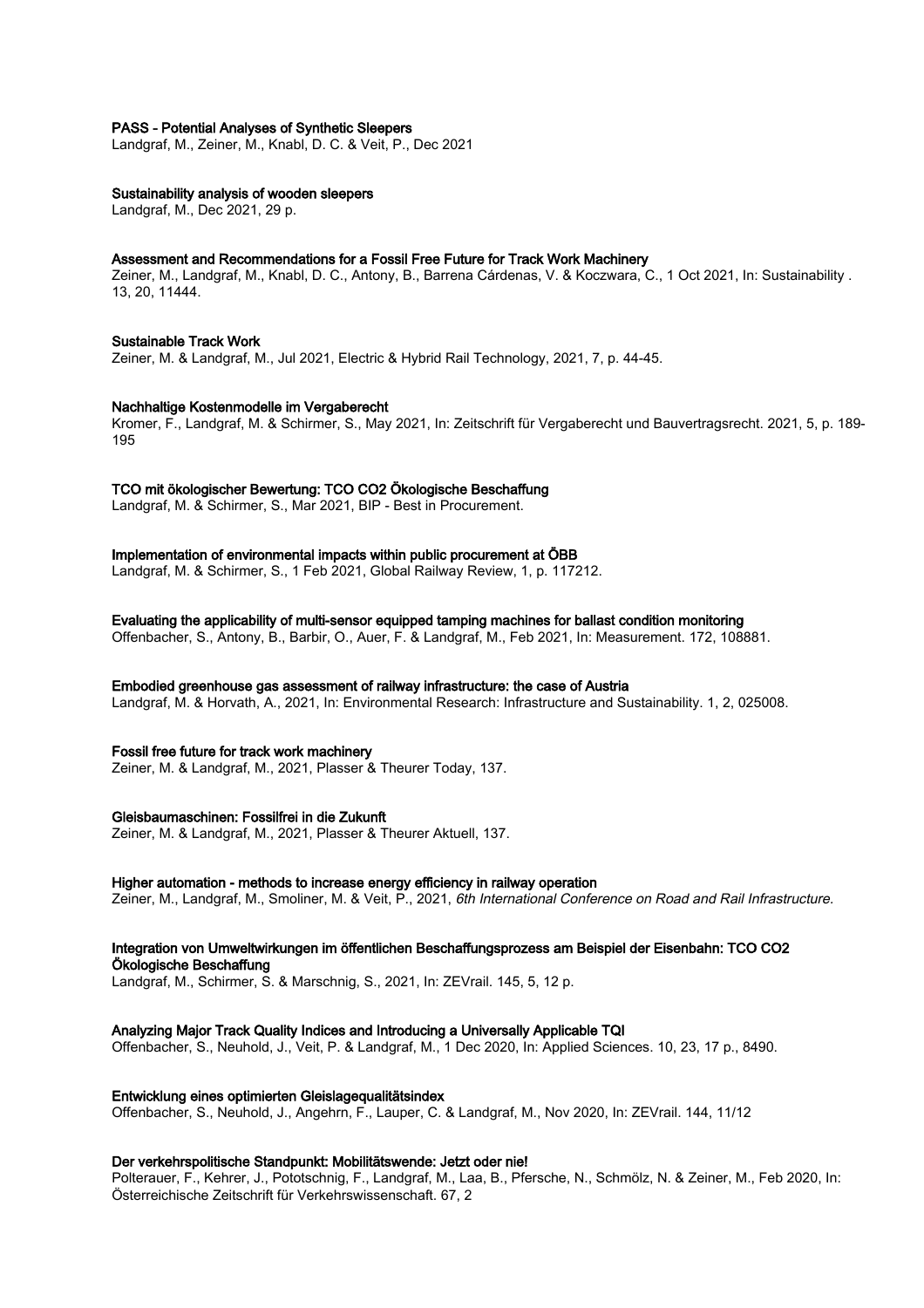#### Analysis of railway ballast pollution in regard to traffic load and mechanical impacts

Neuhold, J. & Landgraf, M., 2020, In: Railway Technology Review / ETR International Edition. Science/2020, 5 p.

#### Dispo SIM Endbericht: Optimierte Dispositionsplanung und Simulation zur Vorbereitung automatisierter Zugfahrten

Landgraf, M., Zeiner, M., Smoliner, M., Zobl, F., Rokitansky, C-H. & Veit, P., 2020, Die Österreichische Forschungsförderungsgesellschaft . 85 p.

#### From data-based condition analysis to sophisticated asset management for railway tracks

Neuhold, J. & Landgraf, M., 2020, Proceedings of World Congress of Railway Research. Tokyo, Japan, 8 p.

#### GLeIS: Grundlagen und Literatur zu eisenbahnrelevanten Innovationen für Schottermaterialien

Landgraf, M., Zeiner, M. & Neuhold, J., 2020, 66 p.

#### Green Infrastructure - Railway Track

Landgraf, M., 2020, 22 p.

#### Measurement Data-Driven Life-Cycle Management of Railway Track

Neuhold, J., Landgraf, M., Marschnig, S. & Veit, P., 2020, In: Transportation Research Record. 2674, 11, p. 685-696 12 p.

#### Qualitätsnote RhB

Neuhold, J., Landgraf, M., Offenbacher, S. & Veit, P., Oct 2019

## Towards a sustainable railway infrastructure

Landgraf, M., Enzi, M. & Marschnig, S., Oct 2019, Proceedings of World Congress on Railway Research. Tokyo, Japan, 8 p.

#### Fibre Optic Sensing as Innovative Tool for Evaluating Railway Track Condition?

Vidovic, I. & Landgraf, M., 18 Jul 2019, (E-pub ahead of print) International Conference on Smart Infrastructure and Construction 2019 (ICSIC): Driving data-informed decision-making. DeJong, MJ., Schooling, JM. & Viggiani, GMB. (eds.). One Great George Street, Westminster, London SW1P 3A: ICE Publishing, p. 107 114 p.

#### Gläserne Infrastruktur - Part 1: Fahrtreppen, Unterbrechungsfreie Stromversorgung, Tunnel

Landgraf, M., Offenbacher, S. & Veit, P., Jun 2019, 74 p.

#### Higher railway track availability achieved with innovative data analytics

Vidovic, I. & Landgraf, M., Jun 2019, Proceedings: International Heavy Haul Association Conference. Narvik, p. 299-306 8 p.

#### Rail 4-0 - Digitalisierung Montafonerbahn

Landgraf, M., Neuhold, J. & Zeiner, M., Jun 2019

#### Fibre optic sensing in railway infrastructure monitoring

Vidovic, I. & Landgraf, M., Apr 2019, In: Global Railway Review. 25, 2, p. 18-21 4 p.

## Anlagenmanagement Infrastruktur

Polterauer, F., Kehrer, J., Landgraf, M., Pototschnig, F. & Walter, S., Jan 2019, In: Österreichische Zeitschrift für Verkehrswissenschaft. 2019, 1, p. 19-22 4 p.

#### BETamp - Ballast Evaluation as part of tamping measures

Landgraf, M. & Offenbacher, S., 2019, (Unpublished) 67 p.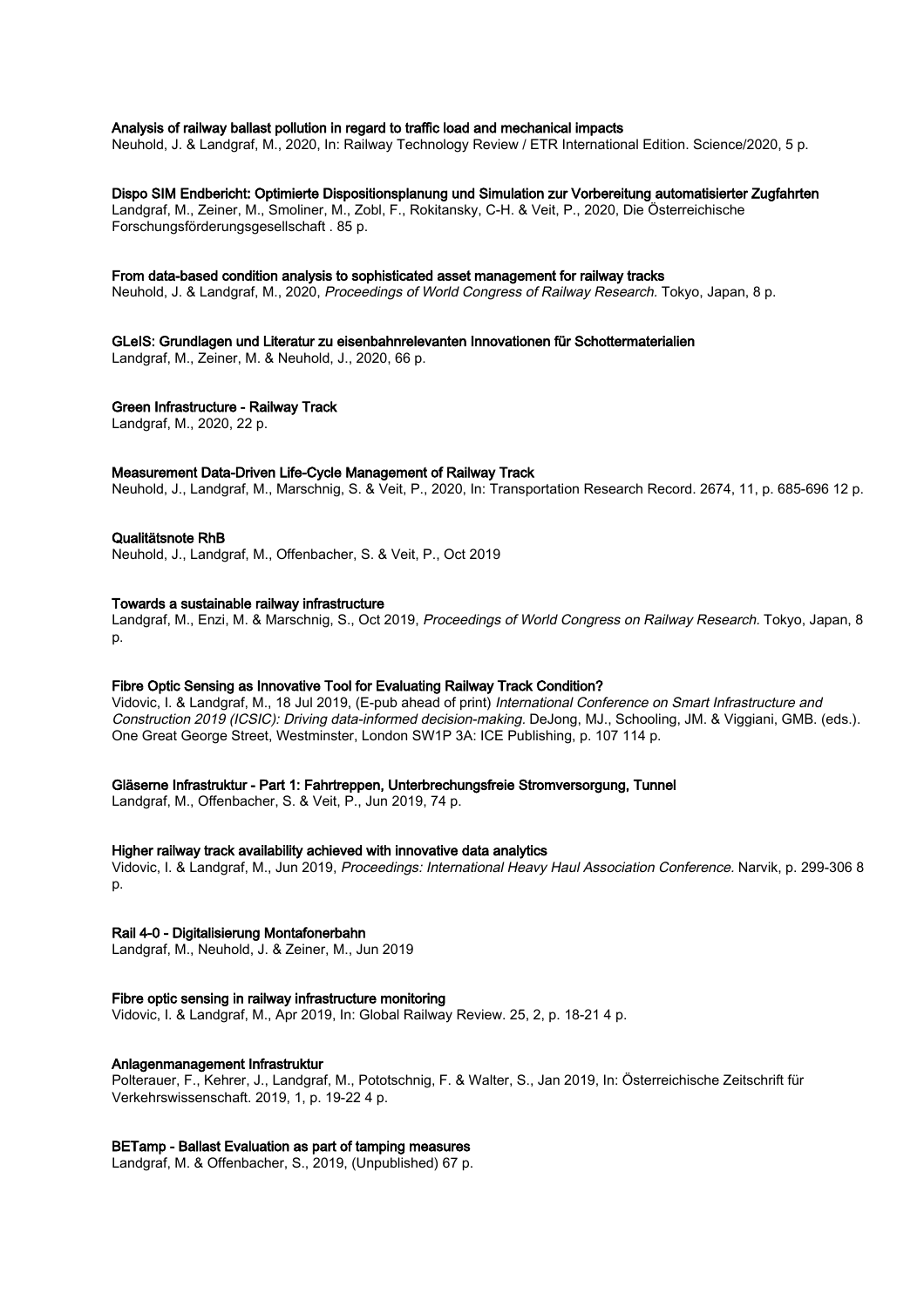#### HYTRAIL - Hydrogen Technology for Railway Infrastructure

Pertl, P., Landgraf, M., Zeiner, M., Veit, P. & Wancura, H., 2019, Die Österreichische Forschungsförderungsgesellschaft . 286 p.

#### ÖBB - Ausbau Nordbahn: Evaluierung zukünftiger Instandhaltungskosten

Landgraf, M. & Zeiner, M., 2019

### DispoSim - Rahmenbedingungen und Potentiale: Deliverable Arbeitspaket 2

Landgraf, M., Smoliner, M. & Veit, P., 30 Sep 2018, (Submitted) Eigenverlag. 51 p.

#### Smart data for sustainable Railway Asset Management: railway track: assessment - aggregation - asset management

Landgraf, M., Sep 2018, Graz: Verlag der Technischen Universität Graz. 138 p. (Monographic Series TU Graz : Railway Research; vol. 3)

#### Fractal analysis as an innovative approach for evaluating the condition of railway tracks Landgraf, M. & Hansmann, F., Aug 2018, In: Proceedings of the Institution of Mechanical Engineers / F. 2019, 233(6), p. 596-605 10 p.

## Umweltwirkungen des Fahrwegs als Unterstützung für strategische Entscheidungsprozesse

Landgraf, M. & Klambauer, L., Jun 2018, In: ZEVrail. 142, 6-7, p. 260-266

## Effects of Under Sleeper Pads on Long-Term Track Quality Behaviour

Neuhold, J. & Landgraf, M., May 2018, Proceedings: CETRA 2018 Road and rail infrastrucutre. p. 675 - 682 8 p.

#### Smart Data for a Pro-active Railway Asset Management

Landgraf, M. & Enzi, M., Apr 2018, Proceedings: Transport Research Arena.

#### Anlagenmanagement von Eisenbahninfrastruktur

Landgraf, M., Jan 2018, In: Fmpro-Service. Messespecial Maintenance 2018, p. 6-8

#### Effekte von Schwellenbesohlungen auf das langfristige Qualitätsverhalten des Gleises

Neuhold, J., Landgraf, M. & Neuper, G., 2018, In: ZEVrail. 142, 8, p. 276 - 281 6 p.

#### Kennzahl Entwässerung

Landgraf, M. & Vidovic, I., Oct 2017, Institut für Eisenbahnwesen und Verkehrswirtschaft. 93 p.

#### Smart track geometry analyses as key to sustainability

Landgraf, M. & Hansmann, F., 5 Sep 2017, Proceedings: Conference International Heavy Haul Association. 6 p.

#### Fractal Analyses of Vertical Track Geometry - Feasibility Study Belgium

Landgraf, M. & Vidovic, I., 1 Aug 2017, Institut für Eisenbahnwesen und Verkehrswirtschaft. 26 p.

#### Steigende Verkehrsprognosen im Schienenverkehr: Innovative Oberbaukomponenten halten dagegen

Enzi, M. & Landgraf, M., Jun 2017, In: ZEVrail. 141, 6-7, p. 250-255 6 p.

#### GleisPROPHET - Fraktalanalyse 2.0

Landgraf, M., Enzi, M., Vidovic, I. & Neuhold, J., 2017, Institut für Eisenbahnwesen und Verkehrswirtschaft. 76 p.

## Impact of substructure improvement on track quality

Vidovic, I., Landgraf, M. & Marschnig, S., 2017, Proceedings: Georail 2017: 3rd International Symposium Railway Geotechnical Engineering. 10 p.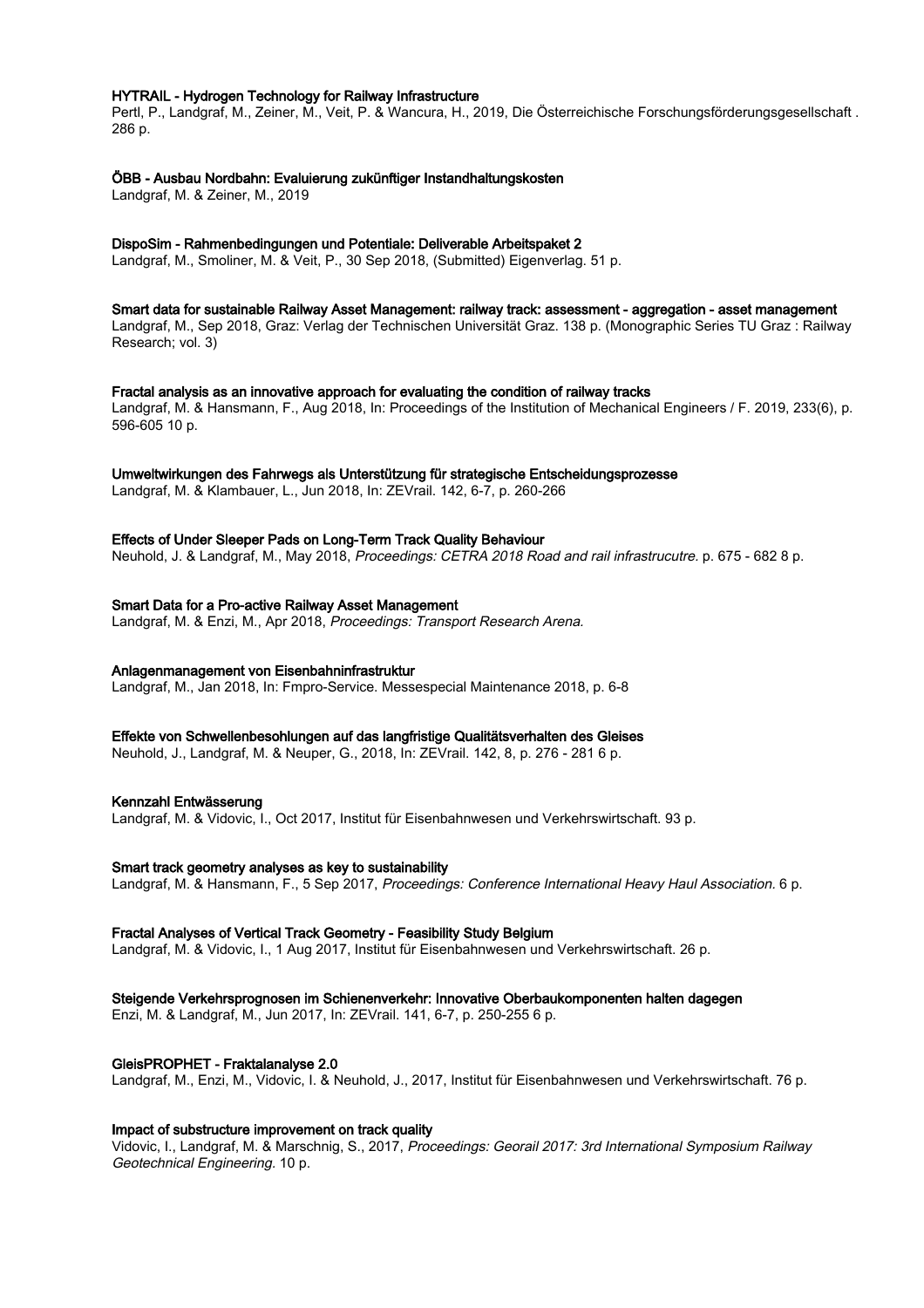## KiES - Kleinkornanteil im Eisenbahnschotter

Landgraf, M. & Neuhold, J., 2017, Institut für Eisenbahnwesen und Verkehrswirtschaft.

#### LCC Strategie Lichtpunkte

Landgraf, M., Fellinger, M. & Marschnig, S., 2017, Graz: .

#### Asset management approach for railway track developed by TU Graz

Landgraf, M. & Enzi, M., Dec 2016, In: European railway review. 6, 22, p. 45-49

#### Messdatenunterstütztes Anlagenmanagement des Fahrwegs

Landgraf, M. & Enzi, M., Dec 2016, In: ZEVrail. 11-12, p. 507-513

#### Der Fahrwegzustand: Von KPI's zu CPI's

Landgraf, M., 29 Nov 2016.

#### 利用地质雷达自动化勘查 铁路路基的状态: 轨道和路基的养护措施在很大程度上取决于道砟、支承层、路基和铁路排水设施

的状态,因 此必须要对它们进行状态勘查,以便可以提早制定并按需要实施维修和再投资措施

Landgraf, M., Pinter, E. & Stern, J., Nov 2016, In: Railway Technical Review / China Edition. 22, p. 13-16 4 p.

#### Komponentenspezifische Zustandsbeschreibung des Fahrwegs

Landgraf, M. & Enzi, M., Oct 2016, In: ZEVrail. 10, 140, p. 424-431

#### Fractal Analyses of Vertical Track Geometry - Feasibility Study Denmark

Landgraf, M., Enzi, M., Neuhold, J. & Vidovic, I., 1 Sep 2016, Institut für Eisenbahnwesen und Verkehrswirtschaft. 19 p.

#### Fraktalanalyse BLS

Landgraf, M., Enzi, M., Neuhold, J. & Vidovic, I., 1 Jul 2016, Institut für Eisenbahnwesen und Verkehrswirtschaft. 60 p.

#### Automatisierte Zustandserfassung des Eisenbahnunterbaus mittels Georadar

Landgraf, M., Pinter, E. & Stern, J., Jun 2016, In: Eisenbahntechnische Rundschau. 6/2016, p. 59-63

#### Railway Track Condition: Assessment, Aggregation, Asset Management

Landgraf, M., 30 May 2016.

#### Railway Track Condition: Assessment - Aggregation - Asset Management

Landgraf, M., 30 May 2016, Proceedings: World Congress on Railway Research. 6 p.

#### Kennzahl Unterbau 2015

Landgraf, M., Jan 2016, Institut für Eisenbahnwesen und Verkehrswirtschaft. 57 p.

#### Die Verkehrswissenschaft im Jahr 2030

Polterauer, F., Kehrer, J., Landgraf, M., Pototschnig, F. & Walter, S., 2016, Mobilität 4.0 - Quo vadis Europa?: Festschrift 90 Jahre ÖVG :1926 - 2016. Gürtlich, G. H. & Kratochvil, T. (eds.). Wien: Österreichische Verkehrswissenschaftliche Gesellschaft, p. 41-43 2 p.

## Schotterbettreinigung als Instandhaltungsmaßnahme? Wirtschaftliche Auswertung auf Basis der Fraktalanalyse der vertikalen Gleislage

Neuhold, J. & Landgraf, M., 2016, In: ZEVrail. 140, 6-7, p. 232 - 238

## Besohlte Betonschwellen am Daten-Prüfstand - Technische Erfahrungen im Netz der ÖBB bis 2014

Neuhold, J., Landgraf, M., Enzi, M., Marschnig, S. & Veit, P., 2015, .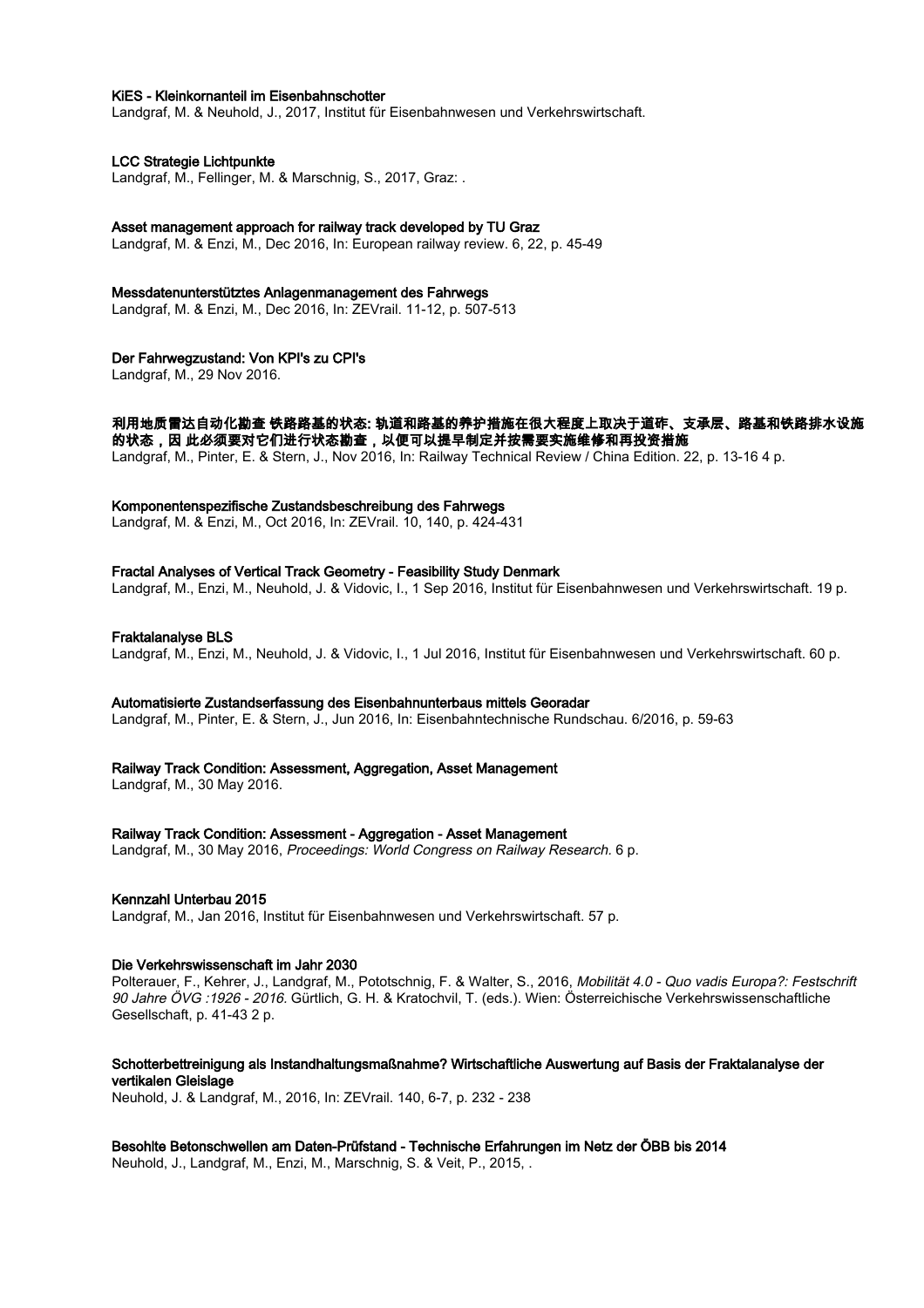#### Fraktale Fahrwegdiagnose NBS

Landgraf, M. & Enzi, M., 2015, Graz: .

#### From track data to asset management

Landgraf, M., 2015, In: European railway review. 2, 21, p. 58-61

### Gleislagebewertung mit Hilfe von Fraktalanalysen

Hansmann, F. & Landgraf, M., 2015.

## GleisPROPHET - Fraktalanalyse

Landgraf, M. & Hansmann, F., 2015, Graz: .

#### Projektsiebung: LCC Grobbewertung der Projekte

Veit, P., Marschnig, S., Enzi, M., Neuhold, J., Landgraf, M., Bauer, M. & Neuper, G., 2015, Institut für Eisenbahnwesen und Verkehrswirtschaft. 245 p.

# LifeCycleManagement innerhalb der ÖBB; Betriebserschwerniskosten; Wirtschaftlichkeit von Unterbausanierungen

Landgraf, M., 2014.

#### Projektsiebung - LCC Grobbewertung der Projekte

Veit, P., Marschnig, S., Neuper, G., Landgraf, M., Enzi, M. & Berghold, A., 2014, Graz: .

## Projektvorlauf eines Großprojektes im Rahmen der ÖBB aus Sicht des LifeCycleManagements

Landgraf, M. & Pinter, E., 2014.

### Track Geometry and Substructure Condition - a provable Correlation?

Landgraf, M., Hansmann, F., Marschnig, S. & Veit, P., 2014, Georail 2014: 2ème Symposium International à Marne-la-Vallée. p. 623-632

#### Track Geometry and Subtstructure Condition - a provable Correlation?

Landgraf, M., Hansmann, F., Marschnig, S. & Veit, P., 2014.

#### Track Geometry and Subtstructure Condition - a provable Correlation?

Landgraf, M., Hansmann, F., Marschnig, S. & Veit, P., 2014, Georail 2014: 2ème Symposium International à Marne-la-Vallée.

## Unterbau ZZ Statusreport 1

Landgraf, M., 2014, Graz: .

## Data-based research - time series are the key

Enzi, M. & Landgraf, M., 12 Nov 2013.

## Die Gleislage als Spiegelbild für Schotter- und Untergrundprobleme

Landgraf, M. & Hansmann, F., 10 Oct 2013.

FJORD - Further Juxtaposition of Cost Optimisation, Analyses on BergenLine

Landgraf, M., 2013, Graz: .

#### FJORD - Further Juxtaposition of Cost Optimisation, On Track towards LifeCycleManagement Landgraf, M., Marschnig, S. & Veit, P., 2013, Graz: .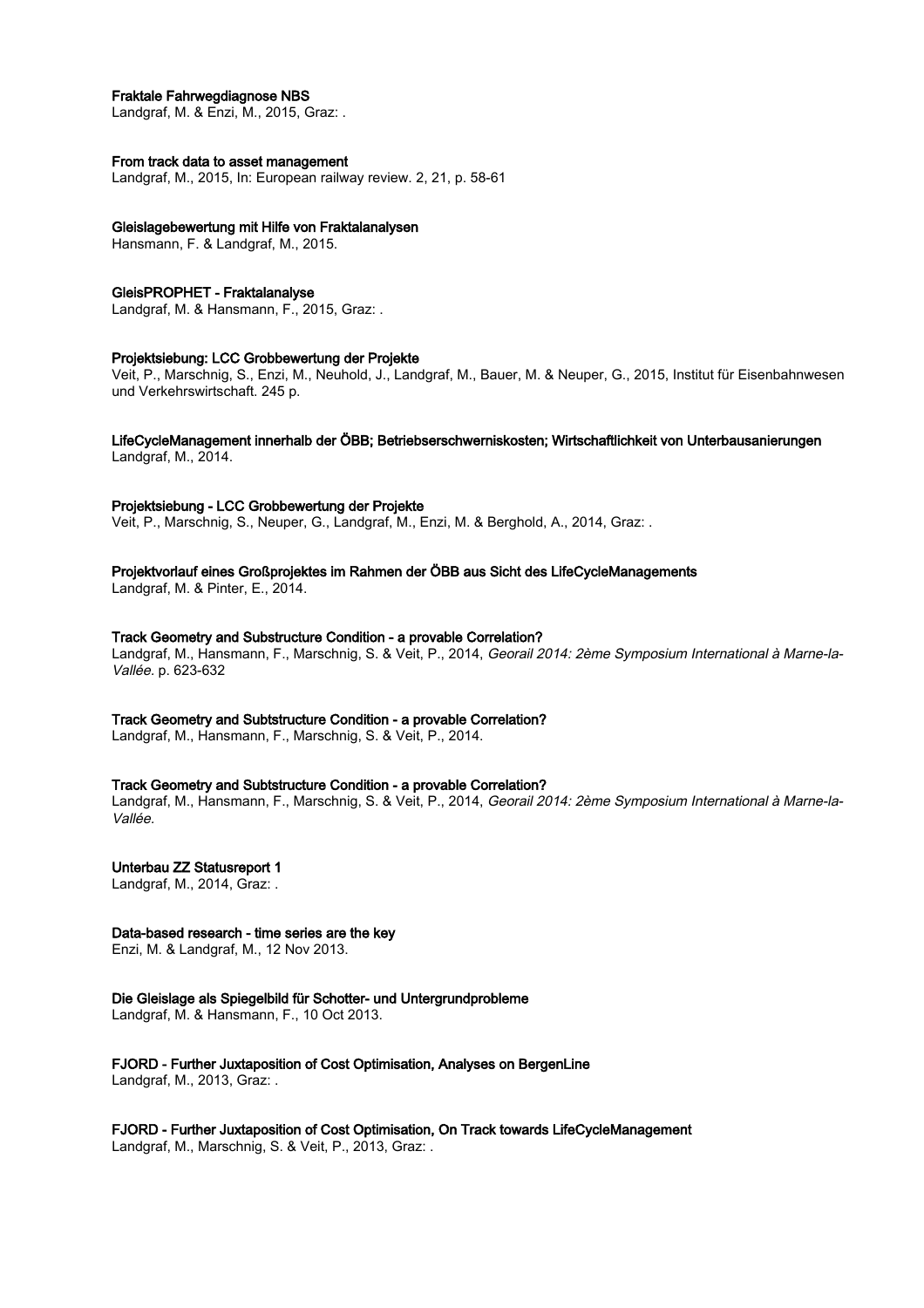#### Gleislage und Unterbau - ein beschreibbarer Zusammenhang?

Landgraf, M., 2013.

#### GleisPROPHET Fortschrittsbericht 2013

Hansmann, F., Landgraf, M., Neuper, G., Marschnig, S., Enzi, M. & Veit, P., 2013, Graz: .

#### GleisPROPHET- Next step to sustainability

Hansmann, F., Marschnig, S. & Landgraf, M., 2013, (Accepted/In press) World Congress of Railway Research 2013.

#### GleisPROPHET Projektsiebung - Prozessablauf

Enzi, M., Hansmann, F., Landgraf, M., Neuper, G., Marschnig, S. & Veit, P., 2013, Graz: .

#### LCC High Duty Sleeper (HDS)

Enzi, M., Hansmann, F., Landgraf, M., Neuper, G., Marschnig, S., Veit, P. & Berghold, A., 2013, Graz: .

## MAINLINE Deliverable 2.2: Degradation and intervention modelling techniques

MAINLINE Consortium, 2013, Paris: .

MAINLINE Deliverable 2.3: Time-variant Performance Profiles for Life-Cycle Cost and Life-Cycle Analysis MAINLINE Consortium, 2013, Paris: .

MAINLINE Deliverable 5.3: Recommondations for Format of a Life Cycle Assesment Tool (LCA) MAINLINE Consortium, 2013, Paris: .

MAINLINE Deliverable 5.4: Proposed methodology for a Life Cycle Assesment Tool (LCAT) MAINLINE Consortium, 2013, Paris: .

#### Wie fraktal ist die Eisenbahn?

Hansmann, F. & Landgraf, M., 2013, In: ZEVrail. 137, 11-12, p. 462-470

Life Cycle Management – State of the Art at the Austrian Federal Railways

Landgraf, M. & Hansmann, F., 17 Sep 2012.

#### Aspekte des erweiterten Fahrwegs

Landgraf, M., 2012.

#### Aspekte des erweiterten Fahrwegs

Landgraf, M., 2012, Forschungsband Institut für Eisenbahnwesen. Institut für Eisenbahnwesen und Verkehrswirtschaft, p. 63-73

## Einfluss von Unterbau und Wasserwegigkeit auf die Gleislagequalität

Landgraf, M., 2012, 1 ed. Av Akademikerverlag.

FJORD - Further Juxtaposition of Cost Optimisation, Analysis on Dovrebanen

Landgraf, M., Marschnig, S. & Veit, P., 2012, Graz: .

FJORD - Further Juxtaposition of Cost Optimisation, Research and Development

Marschnig, S., Veit, P. & Landgraf, M., 2012, Graz: .

#### LCC Kunstholzschwellen

Landgraf, M., Marschnig, S. & Veit, P., 2012, Graz: .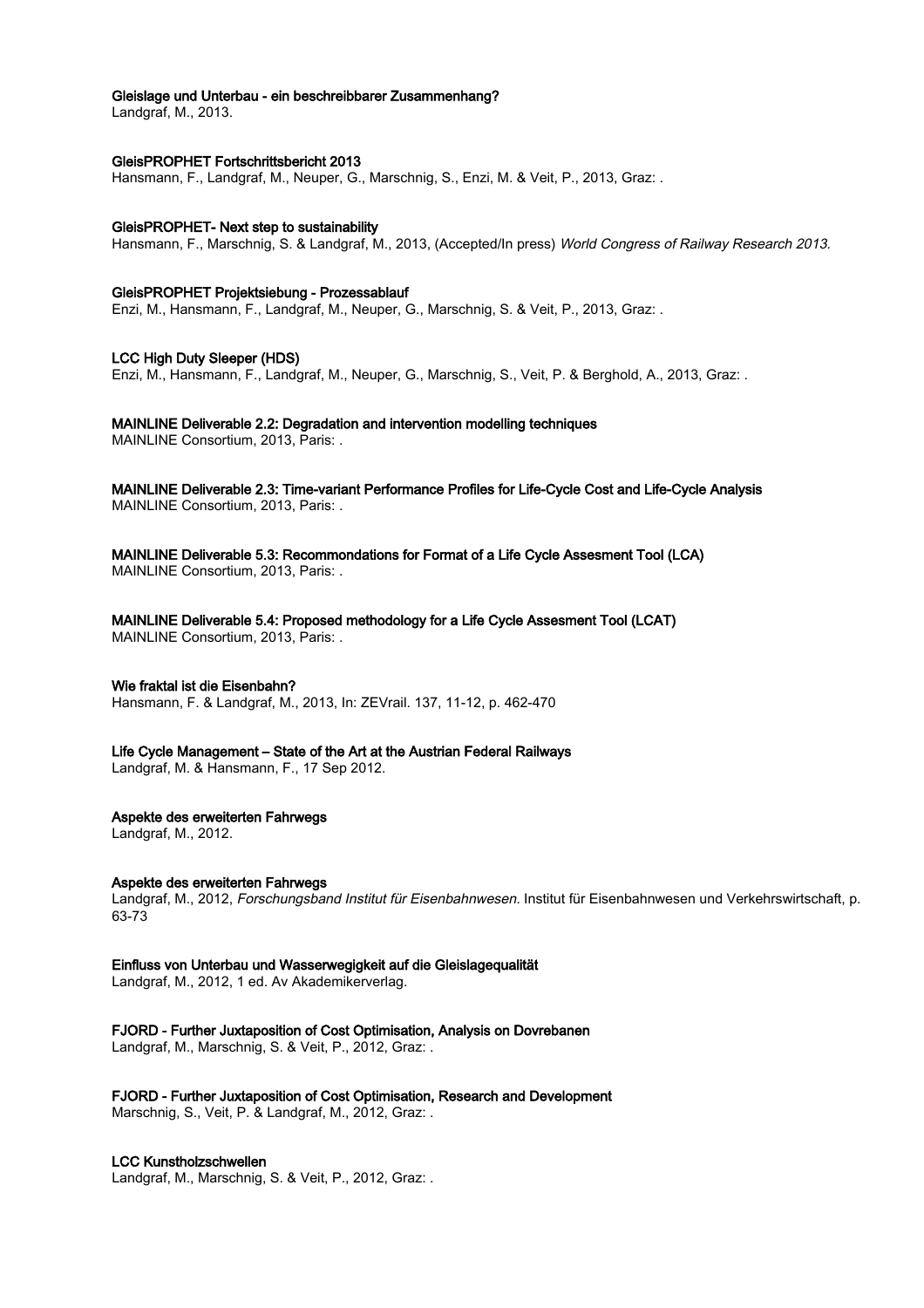Life Cycle Management – State of the Art at the Austrian Federal Railways Landgraf, M., 2012.

MAINLINE Deliverable 2.1: Degradation and performance specification for selected assets MAINLINE Consortium, 2012, Paris: .

# Activities

Online-Workshop »Kohlenstoffbasierte Materialien im Schienenverkehr« Martina Zeiner (Participant) & Matthias Landgraf (Participant) 27 Oct 2021 → 29 Oct 2021

Quo vadis Georadar? Matthias Landgraf (Speaker) 21 Oct 2021

A fossil-free future for track work machinery Matthias Landgraf (Speaker) & Martina Zeiner (Speaker) 5 Oct 2021

#### Fossil Free Future for Track Work Machinery Matthias Landgraf (Speaker) & Martina Zeiner (Speaker) 29 Jun 2021

#### Towards a sustainable railway infrastructure

Matthias Landgraf (Speaker) & Sven Schirmer (Speaker) 29 Jun 2021

## Environmental Impacts of Railway Infrastructure: Potential for Mitigation

Matthias Landgraf (Speaker) 1 Apr 2021

## Railtech Europe Live 2021 (Event)

Matthias Landgraf (Chair) 30 Mar 2021

## TeachTalk – regelmäßige Lehr(enden)diskussion am Institut

Matthias Landgraf (Speaker) 19 Mar 2021

## Fossil Free Future for Track Work Machinery

Matthias Landgraf (Speaker) 18 Mar 2021

ETH Zurich Matthias Landgraf (Visitor)

1 Mar 2021 → 7 Mar 2021

## Schotterqualität und Evaluierung - Entwicklungsmöglichkeiten und Strategien aus Sicht der Wissenschaft

Matthias Landgraf (Speaker) 22 Oct 2020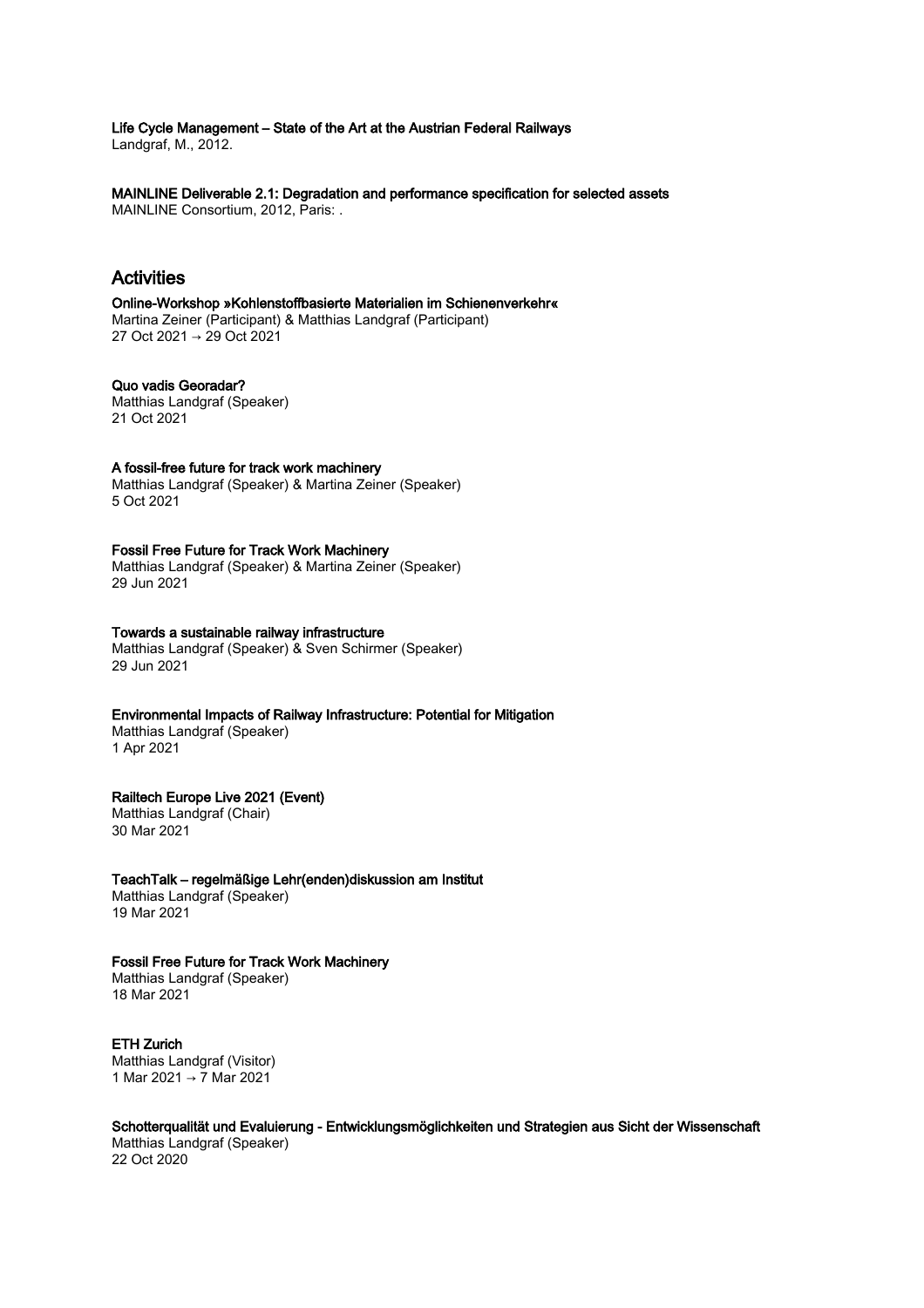## Railtech Europe Live 2021 (Event)

Matthias Landgraf (Chair) Oct 2020  $\rightarrow$  Apr 2021

#### Maintenance Seminar BaneNor

Matthias Landgraf (Speaker) & Peter Veit (Speaker) 4 Mar 2020 → 5 Mar 2020

Exploring next generation track maintenance activities

Matthias Landgraf (Speaker) & Ivan Vidovic (Speaker) 25 Feb 2020

#### Towards a sustainable railway infrastructure

Matthias Landgraf (Speaker) 28 Oct 2019 → 31 Oct 2019

UniNEtz - Universitäten und Nachhaltige Entwicklungsziele Matthias Landgraf (Participant) 16 Oct 2019

#### University of California, Berkeley

Matthias Landgraf (Visitor) 17 Jun 2019 → 16 Aug 2019

UniNEtZ - Universitäten und nachhaltige Entwicklungsziele (External organisation) Matthias Landgraf (Member) Jun 2019 → Dec 2020

Kurseinheit: "Life Cycle Management, Detektion und Diagnose von Eisenbahninfrastruktur" Matthias Landgraf (Speaker) 16 May 2019

#### Life Cycle Management

Stefan Marschnig (Speaker) & Matthias Landgraf (Speaker) 8 May 2019 → 9 May 2019

#### Rolle der Regionalplanung

Matthias Landgraf (Speaker) 2 Apr 2019

3. Karrieretag der jungen ÖVG

Matthias Landgraf (Participant) 28 Mar 2019

#### ÖVG Forum: Wasserstoff – Treibstoff der Zukunft?

Martina Zeiner (Participant) & Matthias Landgraf (Participant) 7 Mar 2019

## RailTech Europe 2019 (Event)

Matthias Landgraf (Chair) Jan 2019 → Mar 2019

## Nachhaltiges Anlagenmanagement von Eisenbahninfrastruktur

Matthias Landgraf (Speaker) 4 Sep 2018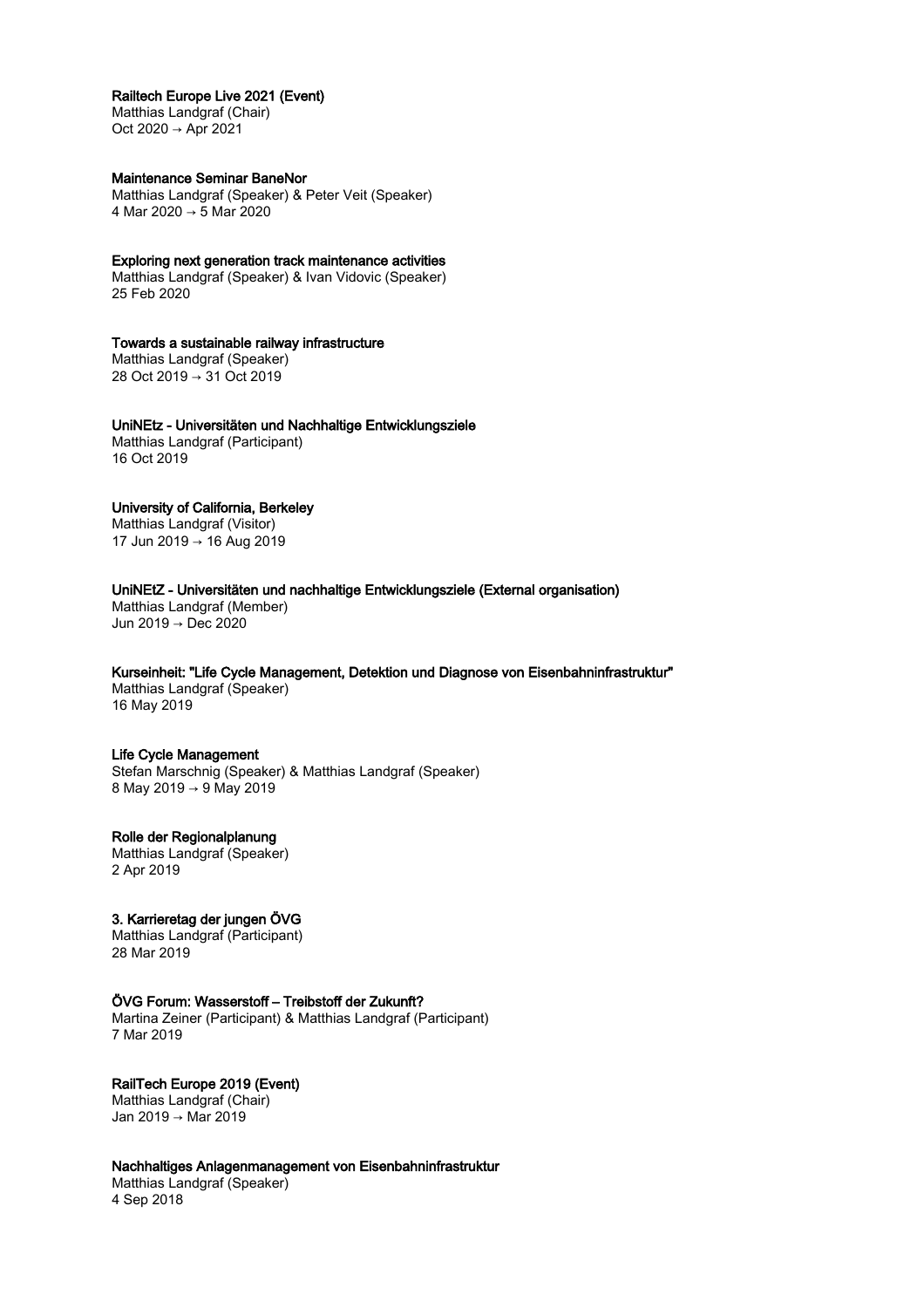Wissensaustausch der jungen öVG 2018 (Event)

Matthias Landgraf (Chair) 20 Aug 2018 → 21 Aug 2018

Smart Data for a Pro-Active Railway Asset Management Matthias Landgraf (Speaker) 18 Apr 2018

Gleislageanalysen zur Beschreibung des Fahrwegzustandes Matthias Landgraf (Speaker)

16. Wiener Eisenbahnkolloquium Martin Smoliner (Participant) & Matthias Landgraf (Participant) 8 Mar 2018 → 9 Mar 2018

## Predictive Maintenance

22 Mar 2018

Matthias Landgraf (Speaker) 1 Mar 2018

## Intelligent Rail Summit (Event)

Matthias Landgraf (Chair) 27 Jan 2018 → 29 Nov 2018

Proceedings of the Institution of Mechanical Engineers / F (Journal)

Matthias Landgraf (Peer reviewer)  $2018 \rightarrow ...$ 

## Zustandserfassung des Fahrwegs der Eisenbahn

Matthias Landgraf (Speaker) 20 Nov 2017

## Kleinkornanteil im Eisenbahnschotter KiES

Johannes Neuhold (Speaker) & Matthias Landgraf (Contributor) 13 Nov 2017

#### Anlagenmanagement für Eisenbahninfrastruktur

Matthias Landgraf (Speaker) 11 Oct 2017

Kurseinheit: "Life Cycle Management, Detektion und Diagnose von Eisenbahninfrastruktur" Matthias Landgraf (Speaker)

11 Oct 2017

Life Cycle Management, Detektion und Diagnose bei (Eisenbahn-) Infrastrukturanlagen Matthias Landgraf (Speaker) 11 Oct 2017

Der Fahrwegzustand: Von KPIs zu CPIs

Matthias Landgraf (Speaker) 29 Sep 2017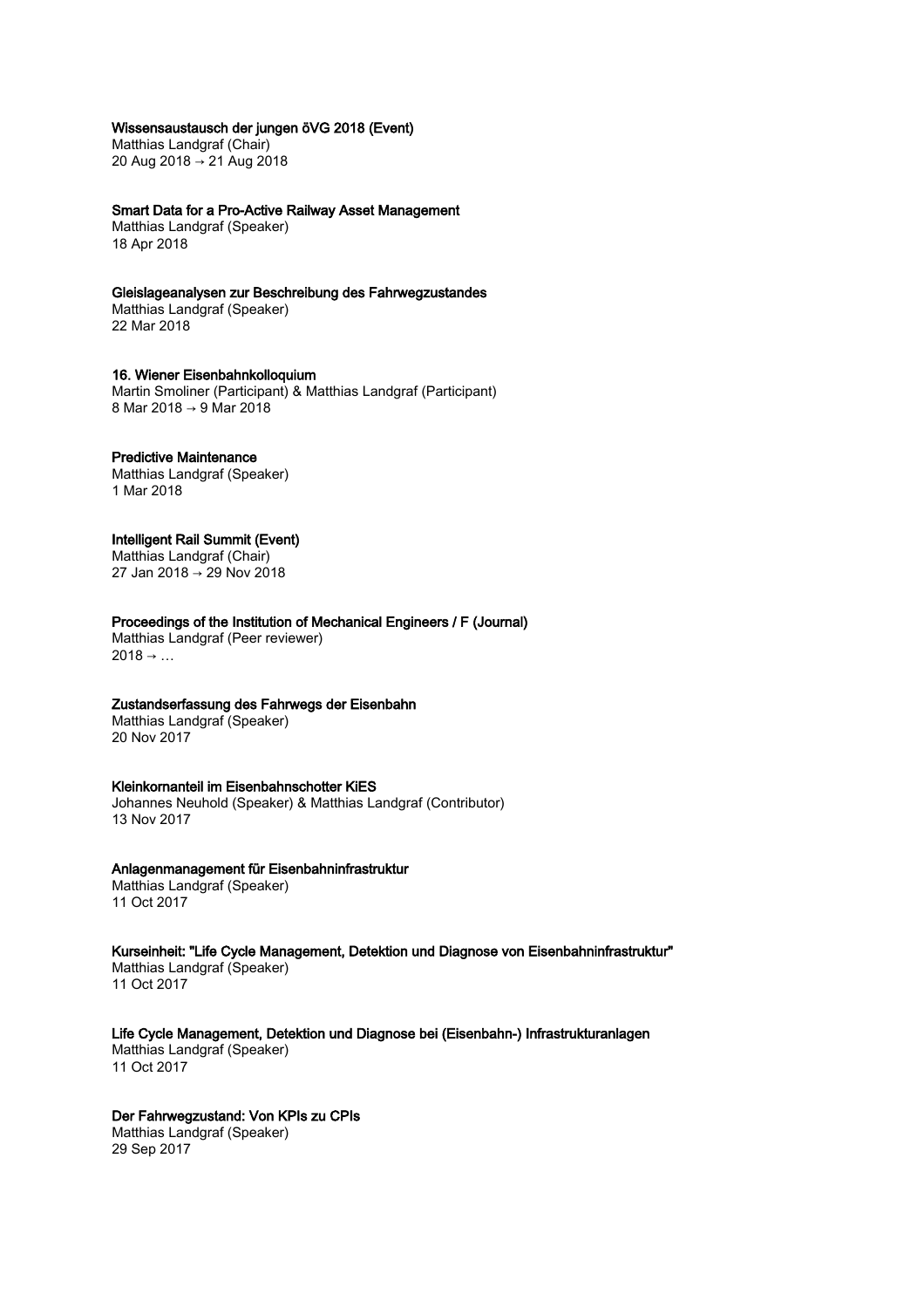## Fahrwegoptimierung des Rad/Schiene-Systems - Verfügbarkeit der Infrastruktur, Österreichische Verkehrswissenschaftliche Gesellschaft, ÖVG

Claudia Kaufmann (Organiser), Michael Fellinger (Organiser), Philipp Koller (Organiser), Matthias Landgraf (Organiser), Stefan Marschnig (Organiser), Petra Antonia Wilfling (Organiser), Martin Smoliner (Organiser), Peter Veit (Organiser), Ivan Vidovic (Organiser), Mario Wiesberger (Organiser) & Johannes Neuhold (Organiser) 26 Sep 2017

## Von der Messdatenanalyse zum Anlagenmanagement

Matthias Landgraf (Speaker) 26 Sep 2017

## Von der Messdatenanalyse zum Anlagenmanagement

Matthias Landgraf (Speaker) 26 Sep 2017

## Zur Entwicklung von Schienenschädigungen, Österreichische Verkehrswissenschaftliche Gesellschaft, ÖVG

Claudia Kaufmann (Organiser), Michael Fellinger (Organiser), Philipp Koller (Organiser), Matthias Landgraf (Organiser), Stefan Marschnig (Organiser), Petra Antonia Wilfling (Organiser), Martin Smoliner (Organiser), Peter Veit (Organiser), Ivan Vidovic (Organiser), Mario Wiesberger (Organiser) & Johannes Neuhold (Organiser) 25 Sep 2017

## Fractal Analyses as tool for asset management

Matthias Landgraf (Speaker) 20 Sep 2017

## Wissensaustausch der jungen ÖVG, Österreichische Verkehrswissenschaftliche Gesellschaft, ÖVG

Matthias Landgraf (Organiser) 18 Sep 2017 → 19 Sep 2017

## Wissensaustausch der jungen ÖVG, Österreichische Verkehrswissenschaftliche Gesellschaft, ÖVG

Matthias Landgraf (Organiser) 18 Sep 2017 → 19 Sep 2017

## 44. Tagung "Moderne Schienenfahrzeuge"

Claudia Kaufmann (Organiser), Michael Fellinger (Organiser), Philipp Koller (Organiser), Matthias Landgraf (Organiser), Stefan Marschnig (Organiser), Petra Antonia Wilfling (Organiser), Martin Smoliner (Organiser), Peter Veit (Organiser), Ivan Vidovic (Organiser), Mario Wiesberger (Organiser) & Johannes Neuhold (Organiser) 10 Sep 2017 → 13 Sep 2017

## Smart track geometry analyses as key to sutainability

Matthias Landgraf (Speaker) & Fabian Hansmann (Speaker) 5 Sep 2017

## Transport Research Arena 2018 (Event)

Matthias Landgraf (Peer reviewer) Aug 2017 → Nov 2017

## Smart Data in Asset Management for Railway Track

Matthias Landgraf (Speaker) 14 Jun 2017

## 2. Karrieretag der jungen ÖVG

Matthias Landgraf (Organiser) May 2017 → Oct 2017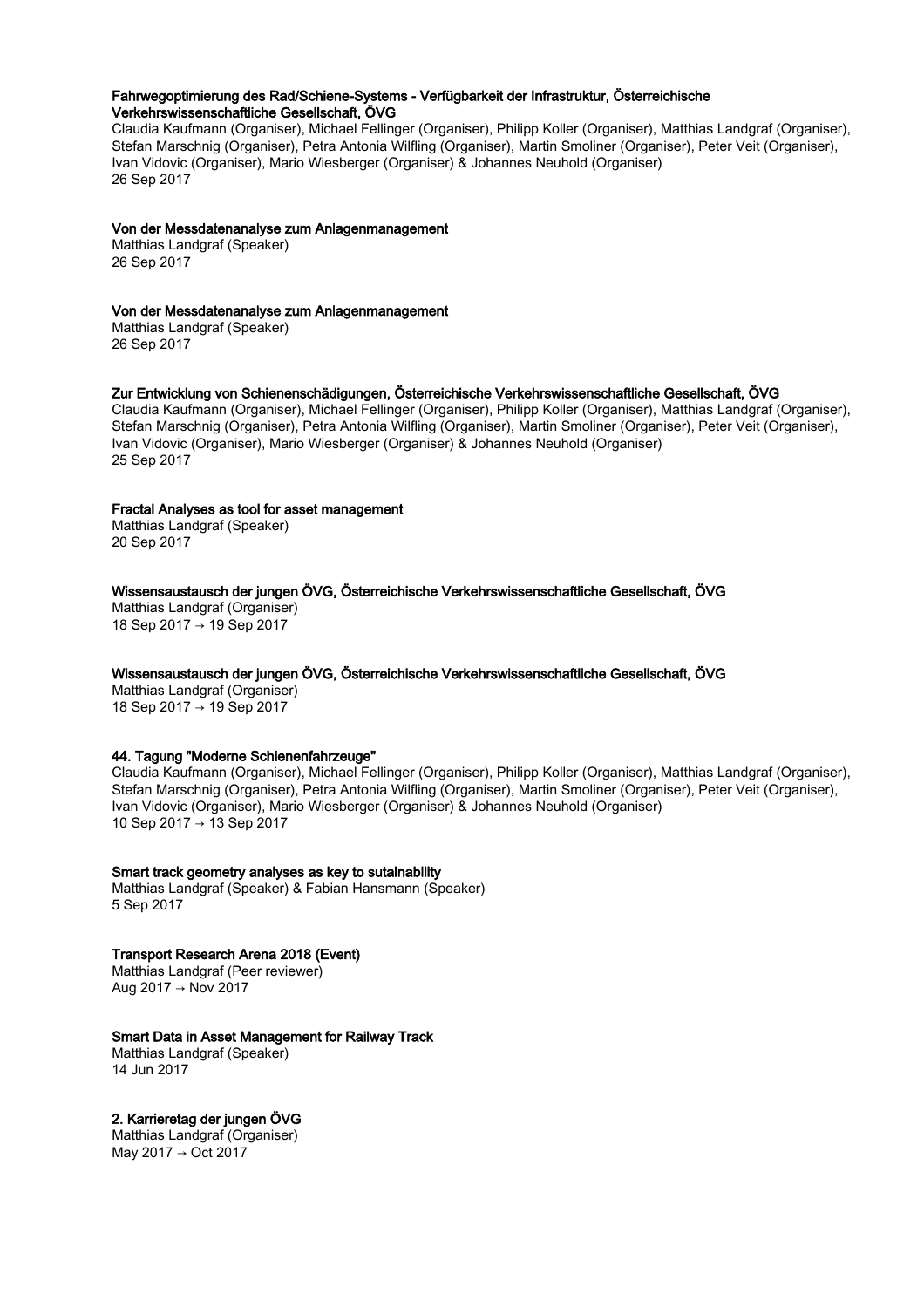#### Intelligent Rail Summit 2017 (Event)

Matthias Landgraf (Chair) May 2017 → Nov 2017

#### Bern (Schweiz)

Matthias Landgraf (Visitor) 5 Apr 2017 → 12 Jun 2017

#### Smart Data in Asset Management for Railway Track

Markus Enzi (Speaker) & Matthias Landgraf (Speaker) 29 Mar 2017

## Railtech Conference 2017, ProMedia Europoint BV (Event)

Matthias Landgraf (Chair) 28 Mar 2017 → 30 Mar 2017

#### Österreichische Verkehrswissenschaftliche Gesellschaft (ÖVG) (External organisation)

Matthias Landgraf (Member) Mar 2017 → …

## RailTech Europe 2017 (Event)

Matthias Landgraf (Chair) Feb 2017 → Apr 2017

## RailTech Europe 2017 (Event)

Matthias Landgraf (Chair) Nov 2016 → Apr 2017

## Wissensaustausch der jungen ÖVG, Österreichische Verkehrswissenschaftliche Gesellschaft, ÖVG

Matthias Landgraf (Organiser) 5 Sep 2016 → 6 Sep 2016

## Intelligent Rail Summit 2016 (Event)

Matthias Landgraf (Member) 1 May 2016 → 24 Nov 2016

## 1. Karrieretag der jungen ÖVG

Matthias Landgraf (Organiser) May 2016  $\rightarrow$  Oct 2016

## 43. Tagung "Moderne Schienenfahrzeuge"

Claudia Kaufmann (Organiser), Michael Fellinger (Organiser), Matthias Landgraf (Organiser), Stefan Marschnig (Organiser), Johannes Neuhold (Organiser), Petra Antonia Wilfling (Organiser), Peter Veit (Organiser), Ivan Vidovic (Organiser), Mario Wiesberger (Organiser) & Martin Smoliner (Organiser) 3 Apr 2016 → 6 Apr 2016

## SciNet Research Forum 2016 (Event)

Matthias Landgraf (Peer reviewer) Feb 2016 → Jun 2016

#### Workshop Anlagenmanagement

Matthias Landgraf (Speaker) 23 Nov 2015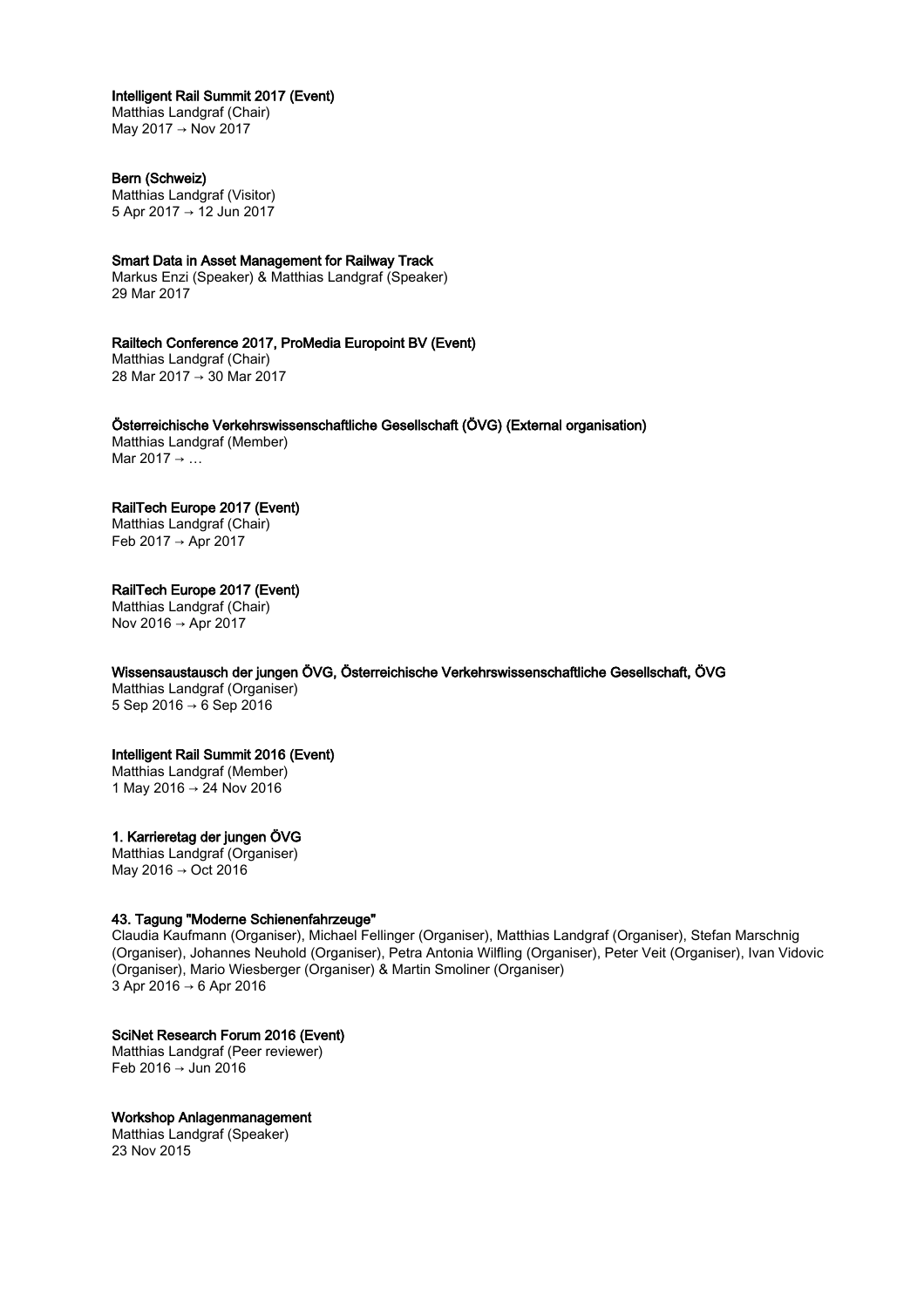Fahrwegoptimierung des Rad/Schiene-Systems – Technologischer Fortschritt für Sicherheit, Wirtschaftlichkeit und Zuverlässigkei

Matthias Landgraf (Keynote speaker) 15 Sep 2015 → 17 Sep 2015

Wissensaustausch der jungen ÖVG, Österreichische Verkehrswissenschaftliche Gesellschaft, ÖVG

Matthias Landgraf (Organiser) 29 Jun 2015 → 30 Jun 2015

## Dissertant/Innenseminar

Matthias Landgraf (Speaker) 11 Jun 2015

## IGU Workshop "Logistik beim Einsatz von Großmaschinen"

Matthias Landgraf (Speaker) 1 Jun 2015 →  $2$  Jun 2015

## Österreichische Verkehrswissenschaftliche Gesellschaft (ÖVG) (External organisation)

Matthias Landgraf (Chair) 1 Jan 2015 → …

## Interessen-Gemeinschaft Unterbau IGU (External organisation)

Matthias Landgraf (Chair)  $2015 \rightarrow ...$ 

## Talk: Track Geometry and Substructure Condition - a provable Correlation?

Matthias Landgraf (Speaker) 6 Nov 2014 → 7 Nov 2014

Fachtagung InteressensGemeinschaftUnterbau Schweiz/Österreich/Deutschland

Matthias Landgraf (Speaker) 18 Sep 2014 → 20 Sep 2014

## 42. Tagung "Moderne Schienenfahrzeuge"

Markus Enzi (Organiser), Claudia Kaufmann (Organiser), Peter Veit (Organiser) & Matthias Landgraf (Organiser) 7 Sep 2014 → 10 Sep 2014

# IGU Workshop "Rahmenbedingungen für den Einsatz von Großmaschinen" Matthias Landgraf (Speaker)

25 Jun 2014 → 27 Jun 2014

## IGU Workshop

Matthias Landgraf (Speaker) 4 Jul 2013

## 41. Tagung "Moderne Schienenfahrzeuge"

Claudia Kaufmann (Organiser), Holger Bach (Organiser), Armin Berghold (Organiser), Markus Enzi (Organiser), Anna Maria Frisee (Organiser), Mario Wiesberger (Organiser), Matthias Landgraf (Organiser), Stefan Marschnig (Organiser), Matthias Redtenbacher (Organiser), Peter Veit (Organiser) & Fabian Hansmann (Organiser) 7 Apr 2013 → 10 Apr 2013

## Gleislage und Unterbau - ein beschreibbarer Zusammenhang?

Matthias Landgraf (Speaker) 7 Feb 2013 → 8 Feb 2013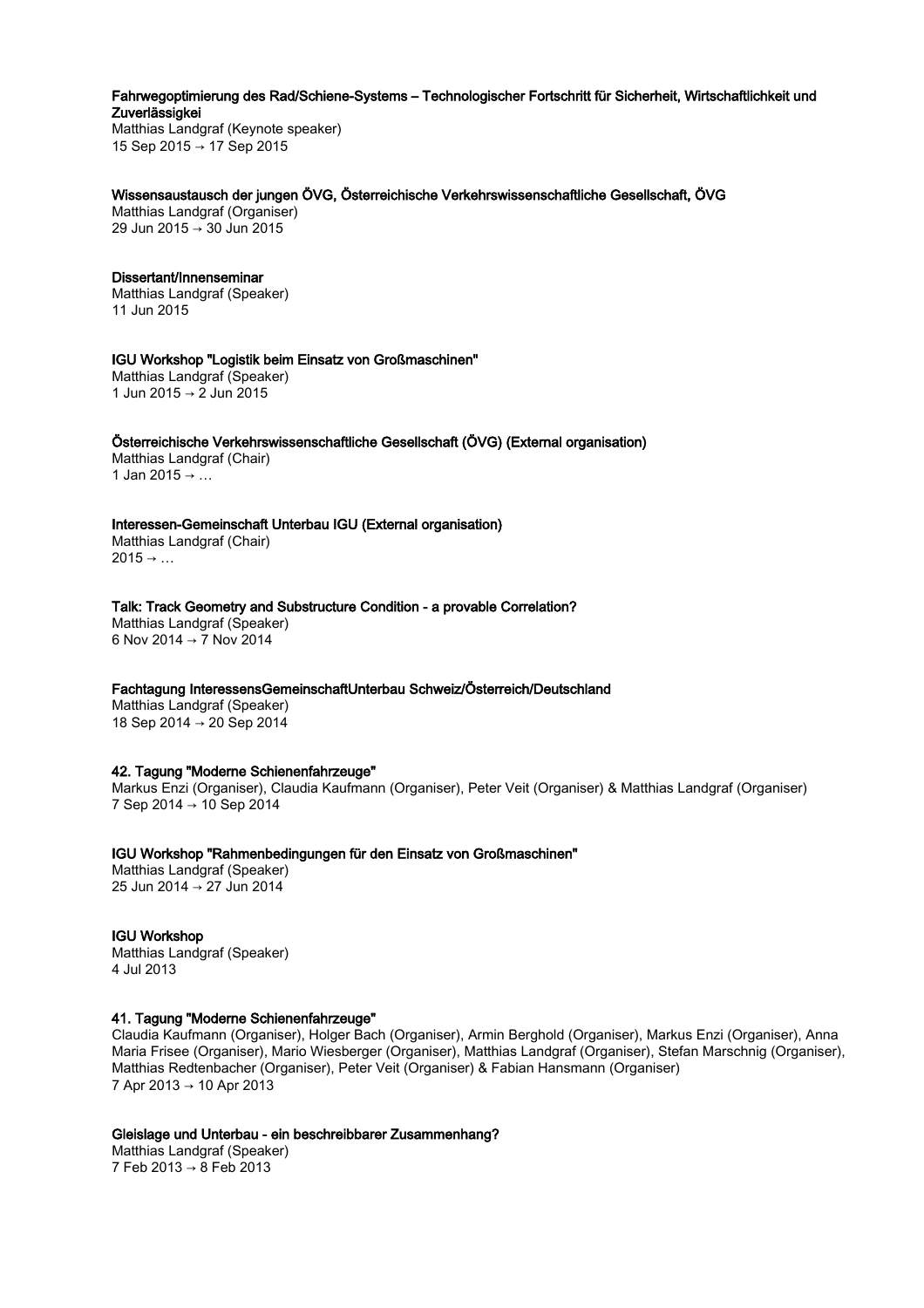## Grazer Herbstmesse 2012- 175 Jahre Eisenbahn, Messe Congress Graz (Österreich)

Fabian Hansmann (Participant), Armin Berghold (Participant), Markus Enzi (Participant), Peter Veit (Participant), Stefan Marschnig (Participant) & Matthias Landgraf (Participant) 27 Sep 2012 → 1 Oct 2012

#### Forschungstag des Instituts für Eisenbahnwesen und Verkehrswirtschaft

Matthias Landgraf (Speaker) 14 Jun 2012

## Rail Technology Conferences 2012

Matthias Landgraf (Speaker) 24 Apr 2012 → 25 Apr 2012

# Projects

## 4 In Wien - Asset Management Infrastructure

Landgraf, M. & Offenbacher, S.  $1/08/18 \rightarrow 30/04/19$ 

ATO\_DispoSim - Optimised planning and simmulation of train traffic as preparation for automated train operations Landgraf, M.

1/09/17 → 28/02/19

## Automated Train Operations - Traffic Management

Veit, P., Smoliner, M., Landgraf, M. & Zeiner, M.  $1/09/17 \rightarrow 31/12/19$ 

#### BETamp - Ballast evaluation as part of tamping measures

Landgraf, M. & Offenbacher, S.  $1/01/19 \rightarrow 31/03/19$ 

#### Betamp 2 - Ballast evaluation as part of tamping measures

Landgraf, M. & Offenbacher, S.  $1/01/21 \rightarrow 31/12/23$ 

## BETamp2- Ballast evaluation as part of tamping measures

Offenbacher, S. & Landgraf, M.  $1/01/21 \rightarrow 31/12/23$ 

#### BETamp2- Ballast evaluation as part of tamping measures (copy) Offenbacher, S. & Landgraf, M.

 $1/01/19 \rightarrow 31/03/19$ 

## Development of fine particles within railway ballast

Neuhold, J. & Landgraf, M.  $1/12/16 \rightarrow 30/09/17$ 

DZSF - Alternative drive solutions for auxiliary rail vehicles Zeiner, M., Knabl, D. C. & Landgraf, M. 1/10/21 → 31/12/22

DZSF Nebenfahrzeuge - Alternative drive solutions for auxiliary rail vehicles Landgraf, M.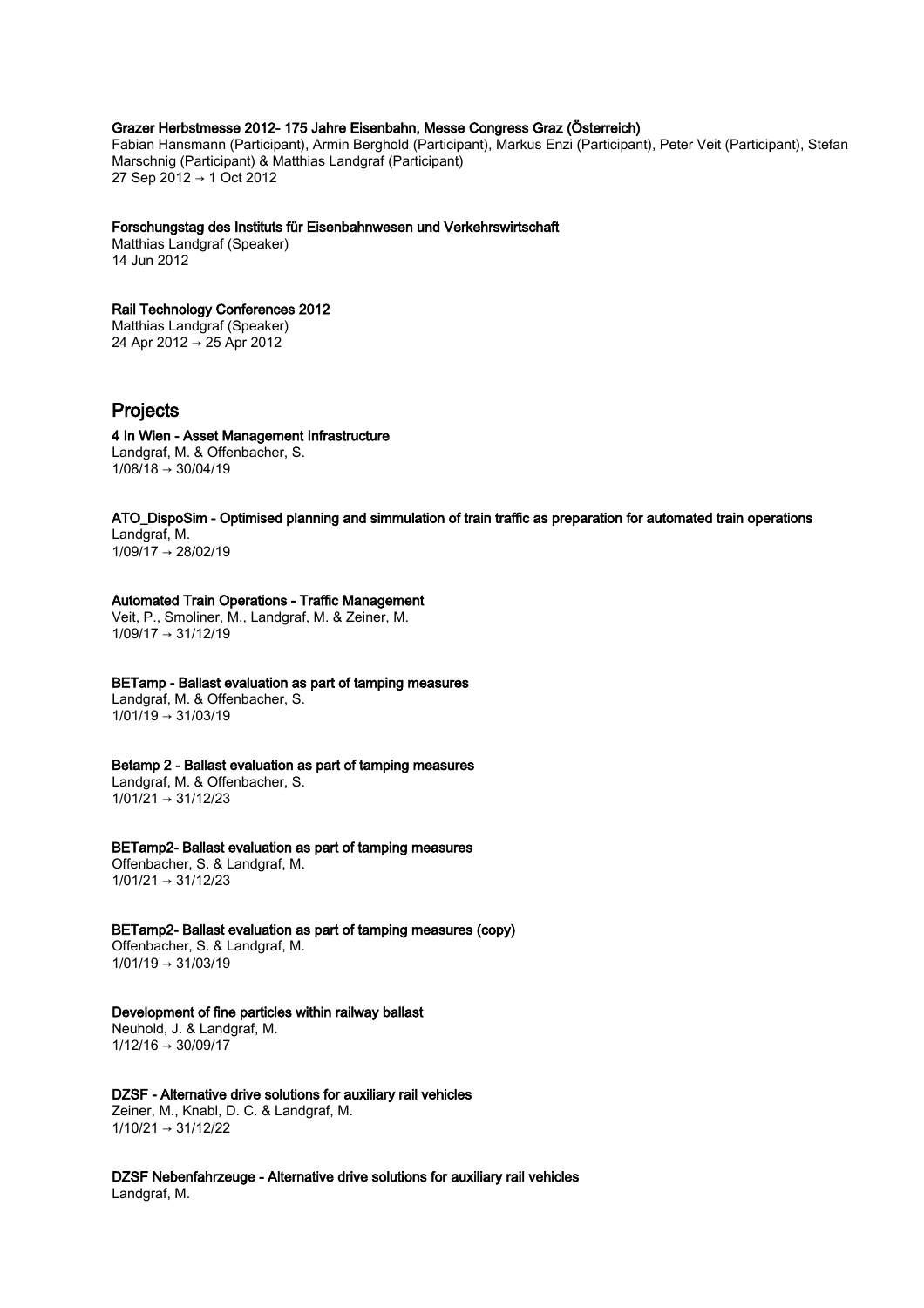$1/10/21 \rightarrow 31/12/22$ 

#### Ecological aspects within the railway system

Landgraf, M.  $1/01/16 \rightarrow ...$ 

#### EcoMxB - Ecological assessment of reconstruction railway station Mixnitz Landgraf, M.  $1/10/21 \rightarrow 31/12/22$

# Environmental analysis of wooden sleepers

Landgraf, M.  $10/11/21 \rightarrow 14/12/21$ 

## Fjord

Marschnig, S., Veit, P. & Landgraf, M.  $1/03/10 \rightarrow ...$ 

## Fractal Analysis on NBS

Landgraf, M. & Enzi, M.  $1/05/15 \rightarrow 21/09/15$ 

#### Fraktal BLS - Fractal Analysis for BLS

Landgraf, M., Neuhold, J., Enzi, M. & Vidovic, I.  $15/12/15 \rightarrow 30/03/16$ 

## GLEiS - Research on alternative materials for railway ballast

Landgraf, M., Zeiner, M. & Neuhold, J.  $1/12/19 \rightarrow 31/05/20$ 

## Green Infrastructure

Knabl, D. C., Veit, P., Landgraf, M. & Zeiner, M.  $1/01/20 \rightarrow ...$ 

#### HYTRAIL - Hydrogen Technology for Railway Infrastructure

Landgraf, M. & Zeiner, M. 1/06/18 → 31/05/19

#### In2Track - Ballast evaluation as part of tamping measures

Landgraf, M. & Offenbacher, S.  $1/01/21 \rightarrow 31/12/23$ 

# Kennzahl Entwässerung - Development of the condition of net - determination of a key figure for drainage

Landgraf, M. & Vidovic, I.  $1/12/16 \rightarrow 30/09/17$ 

## KiES - Proportion of fines in railway ballast

Landgraf, M. & Neuhold, J.  $1/02/17 \rightarrow 30/04/17$ 

#### LCM - LifeCycleManagement

Bauer, M., Marschnig, S., Landgraf, M., Enzi, M., Berghold, A., Hansmann, F. & Veit, P.  $1/01/11 \rightarrow 31/12/17$